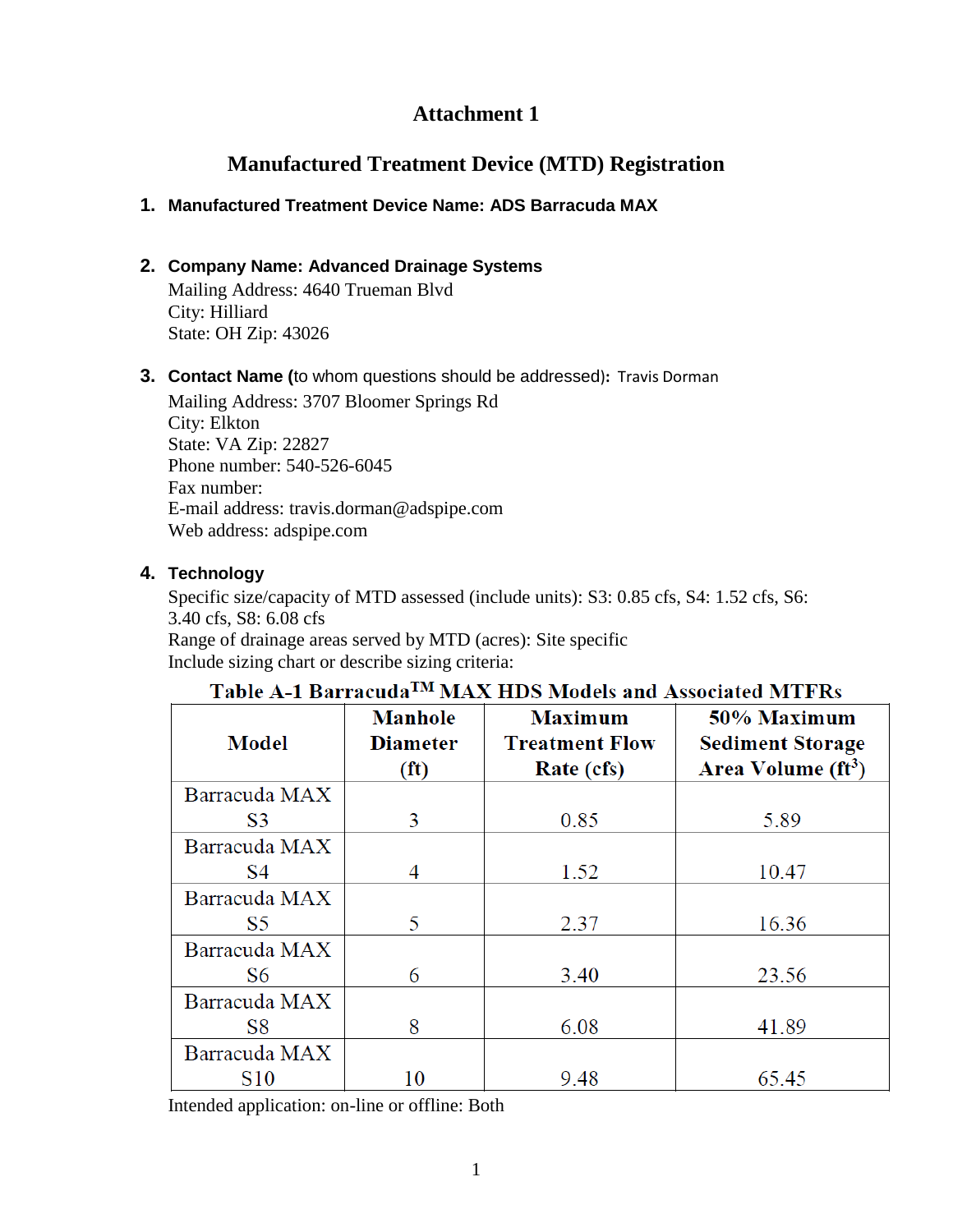Media used (if applicable): NA

**5. Warranty Information** (describe, or provide web address)**:**

All water quality products manufactured by ADS are warranted for a period of one (1) year to be free of any material and manufacturing defects. This applies only to Separators and Filter Cartridges manufactured by ADS and does not include Precast Concrete Components or other Components not manufactured by ADS. This warranty is limited to providing a replacement unit (the same or equivalent) and does 1not include any installation or other costs associated with its replacement. This warranty does not extend to product defects or system failures due to improper installation, lack of maintenance, or improper system design.

# **6. Treatment Type**

 $\boxtimes$  Hydrodynamic Structure Filtering Structure Manufactured Bioretention System Provide Infiltration Rate (in/hr): **Other** (describe):

- **7. Water Quality Treatment Mechanisms** (check all that apply)
	- $\boxtimes$  Sedimentation/settling

Infiltration

- Filtration (specify filter media)
- Adsorption/cation exchange
- Chelating/precipitation
- Chemical treatment
- Biological uptake
- Other (describe):

### **8. Performance Testing and Certification** (check all that apply):

Performance Claim (include removal efficiencies for treated pollutants, flow criteria, drainage area): 50% TSS and 20% TP for all Barracuda MAX models.

Specific size/Capacity of MTD assessed: The S4 MAX (48" manhole) was tested under the NJ protocol.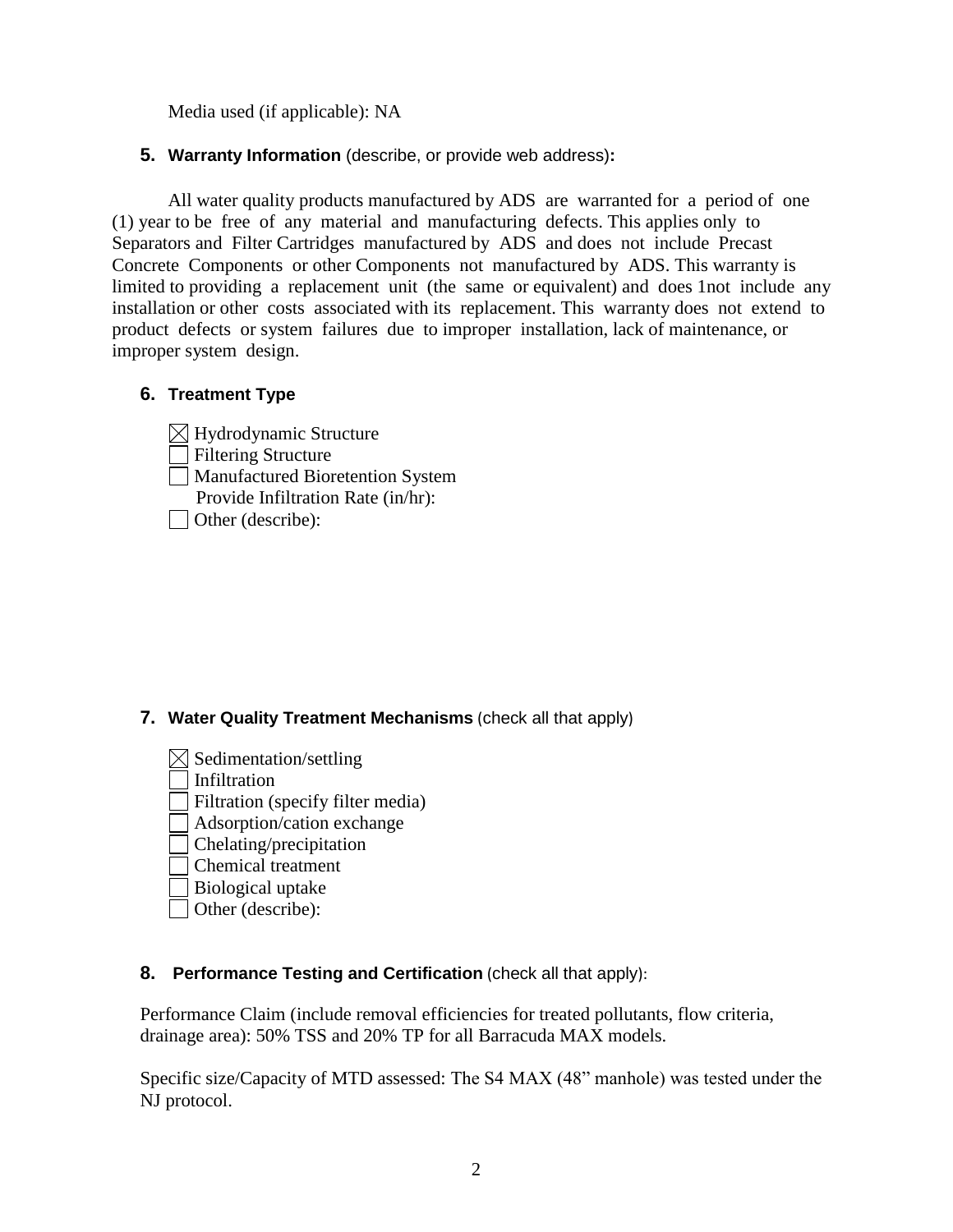Has the MTD been "approved" by an established granting agency, e.g. New Jersey Department of Environmental Protection (NJDEP) , Washington State Department of Ecology, etc.

 $\neg$  No

 $\boxtimes$  **Yes**; For each approval, indicate (1) the granting agency, (2) use level if awarded (3) the protocol version under which performance testing occurred (if applicable), and (4) the date of award, and attach award letter.

NJCAT verified and NJDEP certified under the protocol as enforced in 2021. The 50% TSS removal certification was awarded on 4/28/21.

Was an established testing protocol followed?

 $\mathbf{N}$ 

 $\boxtimes$  **Yes**, (1) Provide name of testing protocol followed, (2) list any protocol deviations:

The Barracuda MAX was tested under the NJ protocol with no deviation.

Provide the information below and provide a performance report (attach report):

#### For lab tests:

Summarize the specific settings for each test run (flow rates, run times, loading rates) and performance for each run: Removal efficiency testing was conducted in accordance with Section 5 of the NJDEP Laboratory Protocol for HDS MTDs. A false floor was installed in the unit at the 50% sediment storage depth of 10-inches above the device floor. Testing was conducted at five flow rates: 25%, 50%, 75%, 100%, and 125% of the Barracuda MAX S4 Maximum Treatment Flow Rate (MTFR) of 1.52 cfs, and at a target influent sediment concentration of 200 mg/L.

The flow rate, measured using a manufacturer-calibrated FloCat MFE flow meter and recorded once per minute using a Seametrics DL76 data logger, was held steady during each test at  $\pm 10\%$  of the target value with a coefficient of variation (COV) less than the allowed 0.03. Water temperature remained below 80 °F during all testing.

Test sediment was introduced to the flow stream via a volumetric screw auger to produce a target average influent concentration of 200 mg/L  $(\pm 10\%)$  with a COV of less than the allowed 0.10. Each sediment sample was collected in a 1000 ml plastic container over an interval timed to the nearest tenth of a second using a Sportline P176 stopwatch, for a sample volume of 100 ml or a collection time of one minute (whichever came first). Sediment feed samples were weighed to the nearest mg on a Cole-Parmer Symmetry PR410 analytical balance (under the supervision of BEC). The total mass introduced was determined by measuring the mass of sediment added to the doser prior to testing, subtracting the amount of sediment remaining in the doser at the end of the run, and subtracting the mass of the sediment feed samples taken during the run. The average influent TSS concentration for each run was calculated using the total measured mass of the test sediment added during dosing divided by the total volume of water that flowed through the unit during dosing as described by Equation 1.

#### **Equation 1:**

i. Effluent samples were collected in clean, 1 L bottles by sweeping the bottle through the cross-section of the free-discharge effluent stream in a single pass. The first effluent grab sample was collected following a minimum of three MTD detention times after flow rate was established and the first sediment sample was collected.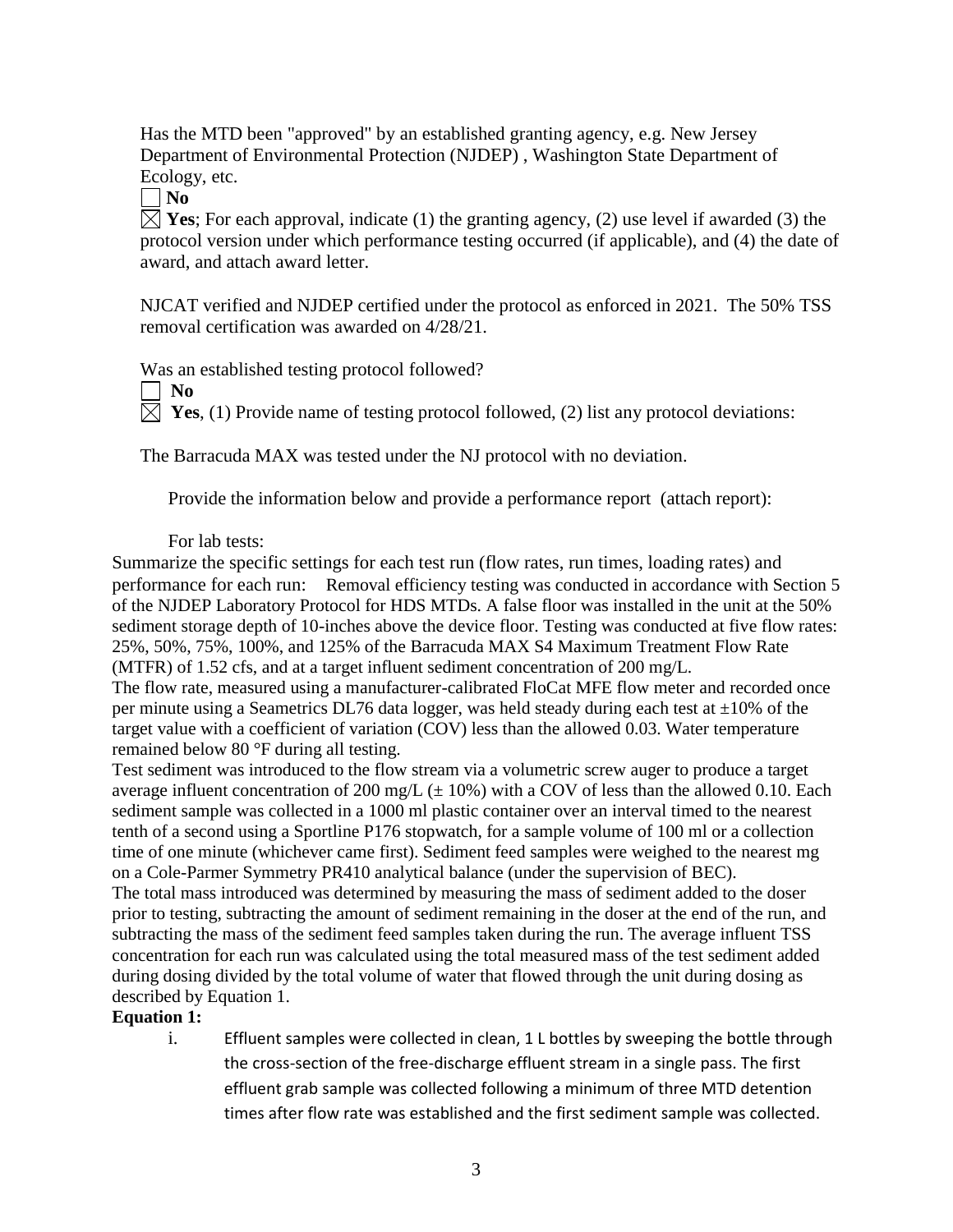Sequential effluent samples were collected every 30 seconds. When sediment feed was interrupted for measurement, the next series of sequential effluent samples were collected after three MTD detention times had passed. Fifteen effluent samples were collected during each flow test run, and eight background samples were collected in correspondence with the odd-numbered effluent samples. Scour testing was also performed and the device is approved for online installation.

ii. If a synthetic sediment product was used, include information about the particle size distribution of the test material:

| <b>Particle Size</b> | Test Blend % Finer by Mass Analyzed by ECS |                   |                   |                |                                                   |  |
|----------------------|--------------------------------------------|-------------------|-------------------|----------------|---------------------------------------------------|--|
| $(\mu m)$            | <b>NJ Blend A</b>                          | <b>NJ Blend B</b> | <b>NJ Blend C</b> | <b>Average</b> | <b>NJDEP</b> Specification<br>(minimum % passing) |  |
| 1000                 | 100.0                                      | 100.0             | 100.0             | 100            | 98                                                |  |
| 500                  | 94.5                                       | 94.5              | 94.0              | 94.3           | 93                                                |  |
| 250                  | 89.9                                       | 90.1              | 89.9              | 90.0           | 88                                                |  |
| 150                  | 76.8                                       | 74.2              | 77.4              | 76.1           | 73                                                |  |
| 100                  | 59.2                                       | 57.5              | 59.1              | 58.6           | 58                                                |  |
| 75                   | 51.1                                       | 50.8              | 50.8              | 50.9           | 50                                                |  |
| 50                   | 48.1                                       | 48.1              | 48.2              | 48.1           | 43                                                |  |
| 20                   | 37.1                                       | 37.3              | 37.5              | 37.3           | 33                                                |  |
| 8                    | 19.4                                       | 20.2              | 20.5              | 20.0           | 18                                                |  |
| 5                    | 13.5                                       | 13.5              | 14.2              | 13.7           | 8                                                 |  |
| $\overline{2}$       | 7.1                                        | 7.1               | 7.1               | 7.1            | 3                                                 |  |

#### Table 1 Particle Size Distribution of Removal Efficiency Test Sediment

iii. If less than full-scale setup was tested, describe the ratio of that tested to the fullscale MTD: NA

For field tests:

- i. Provide the address, average annual rainfall and characterized rainfall pattern, and the average annual number of storms for the field-test location: NA
- ii. Provide the total contributing drainage area for the test site, percent of impervious area in the drainage area, and percentages of land uses within the drainage area (acres): NA
- iii. Describe pretreatment, bypass conditions, or other special circumstances at the test site: NA
- iv. Provide the number of storms monitored and describe the monitored storm events (amount of precipitation, duration, etc.): NA
- v. Describe whether or not monitoring examined seasonal variation in MTD performance: NA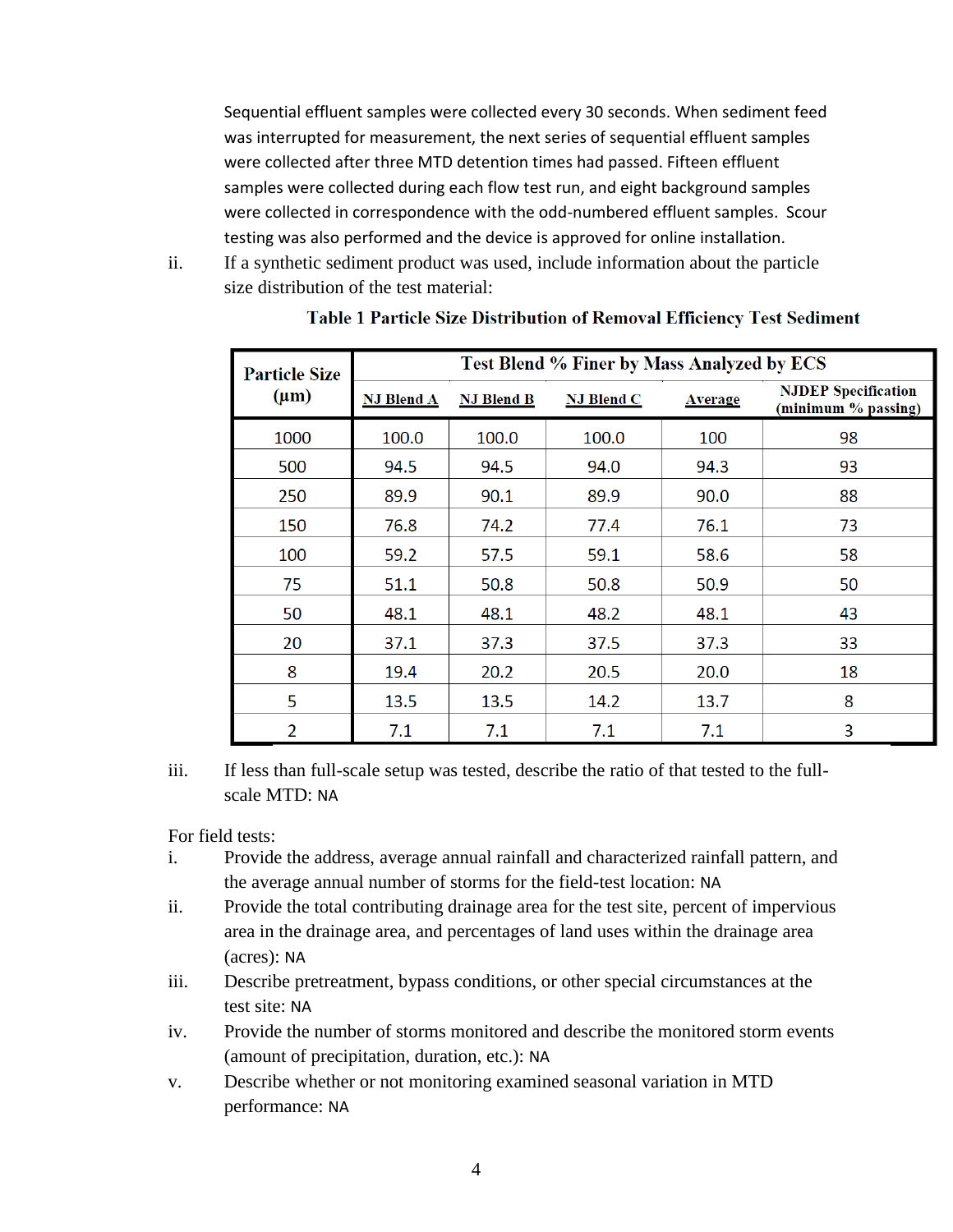vi. If particle size distribution was determined for monitored runoff and/or sediment collected by the MTD, provide this information: NA

### **9. MTD History:**

How long has this specific model/design been on the market? 8 months

List no more than three locations where the assessed model size(s) has/have been installed in Virginia. If applicable, provide permitting authority. If known, provide latitude & longitude: NA. The original Barracuda has been widely used across VA.

List no more than three locations where the assessed model size(s) has/have been installed outside of Virginia. If applicable, provide permitting authority. If known, provide latitude & longitude: Knoxville, TN, Columbia, SC, Atlanta, GA

#### **10.Maintenance:**

What is the generic inspection and maintenance plan/procedure? (attach necessary documents): Maintenance manual attached. We recommend that the unit be maintained with a vac truck once 20" of sediment are present in the sump.

Is there a maintenance track record/history that can be documented?  $\boxtimes$  No, no track record.

Yes, track record exists; (provide maintenance track record, location, and sizing of three to five MTDs installed in Virginia [preferred] or elsewhere): The MAX unit functions in a very similar way to the original Barracuda, so we are confident that performance and maintenance will be very similar.

Recognizing that maintenance is an integral function of the MTD, provide the following: amount of runoff treated, the water quality of the runoff, and what is the expected maintenance frequency for this MTD in Virginia, per year? Maintenance requirements of the Barracuda are a direct function of the pollutant load in the runoff treated by the device. Typically, Barracuda separators will be maintained every 3-5 years.

Total life expectancy of MTD when properly operated in Virginia and, if relevant, life expectancy of media: 100+ years with proper maintenance

For media or amendments functioning based on cation exchange or adsorption, how long will the media last before breakthrough (indicator capacity is nearly reached) occurs? NA

For media or amendments functioning based on cation exchange or adsorption, how has the longevity of the media or amendments been quantified prior to breakthrough (attach necessary performance data or documents)? NA

Is the maintenance procedure and/or are materials/components proprietary? Yes, proprietary  $\boxtimes$  No, not proprietary